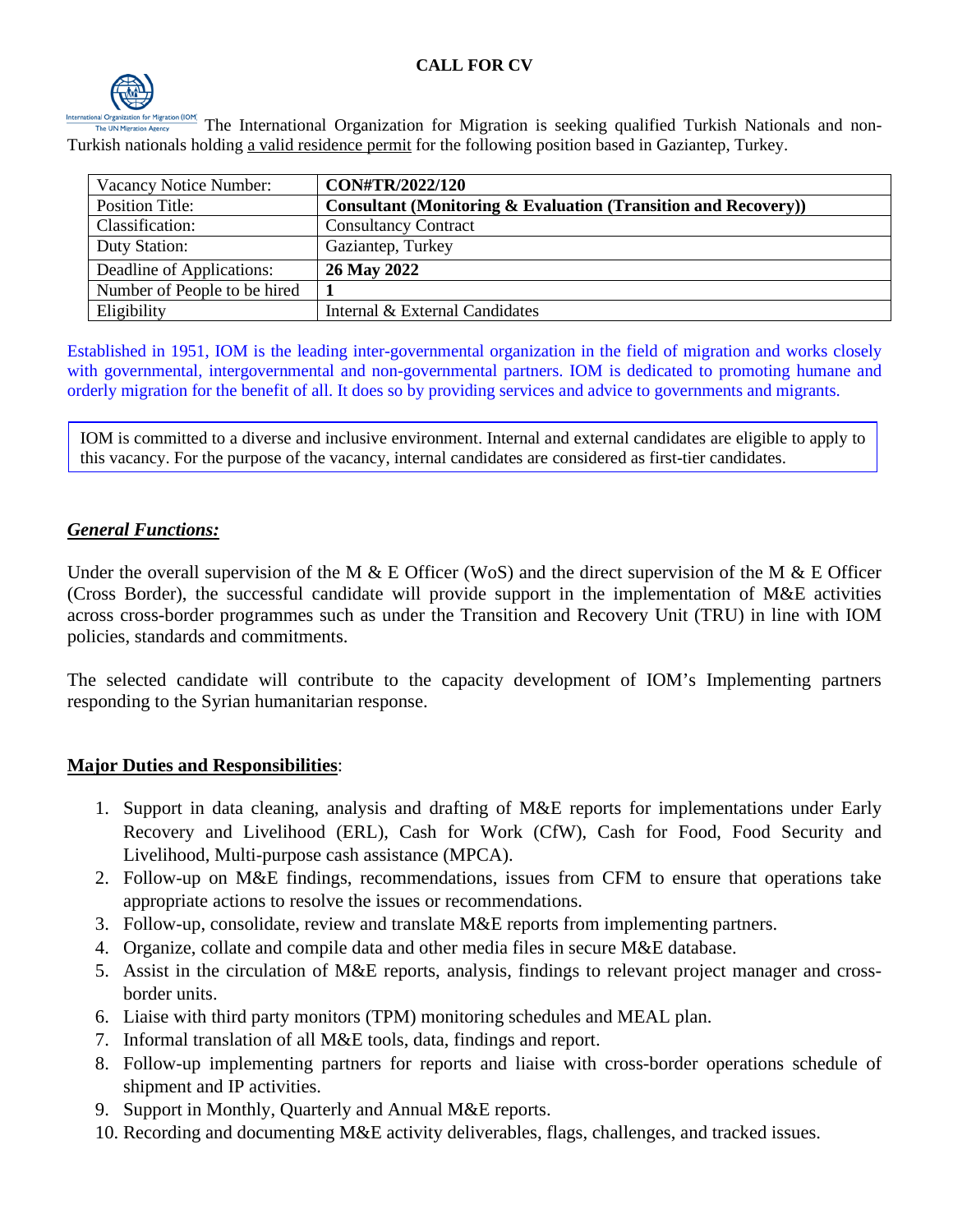- 11. Liaise with Cross-Border Program team monitoring schedules and MEAL plan.
- 12. Design internal monitoring plan as assigned in monitoring plan per project(s) / Proposal(s).
- 13. Closely coordinate with supervisor and follow up on any major issues observed, flags raised, challenges and sensitive matters.
- 14. Ensure full coverage of monitoring activities as drawn in the M&E Plan per project.
- 15. Triangulate information based on different verified data sources and report any potential risks coming from TPM field observation.
- 16. Adhere to IOM staff standard and policies and practice PSEA at all times.
- 17. Support regular M&E coaching sessions for colleagues and Implementing Partners (IPs) on:
	- a. Adherence to agreed standards of implementation;
	- b. Encourage widespread use of appropriate data collection methods
	- c. Zero tolerance on SEA cases
	- d. Accountability to beneficiaries
- 18. Perform such other duties as may be assigned.

### **Tangible and Measurable outputs of the consultancy**

- Coordinate and ensure the timely delivery of the planned M&E activities for TRU as follows:
	- o Beneficiary Verifications
	- o Distribution Monitoring and Exit Interviews
	- o Post Distribution Monitoring
	- o Business/Livelihood assessments
	- o Technical Visits
- Review of M&E Data to provide basis for endorsement of implementing partner payments
- Prepare Distribution Monitoring and Exit Interviews reports after each round of distribution
- Clean datasets for Post Distribution Analysis

### **Required Qualifications and Experience:**

### **Education:**

- University degree in Social Science, Development Management or Planning, Statistics or a related field from an accredited academic institution with four years of relevant professional experience; or
- Completed High School degree in above field with six years of relevant experience.

# **Experience:**

- Experience in Monitoring and Evaluation in Syrian context, an asset;
- Information analysis and report writing, required;
- Proven ability to consolidate and validate information from multiple sources:
- Proven ability to work with presentation software, e.g. Microsoft PowerPoint is a must

### **Languages:**

- Fluency in **English** and **Arabic** is required.
- Working knowledge of **Turkish** is advantageous.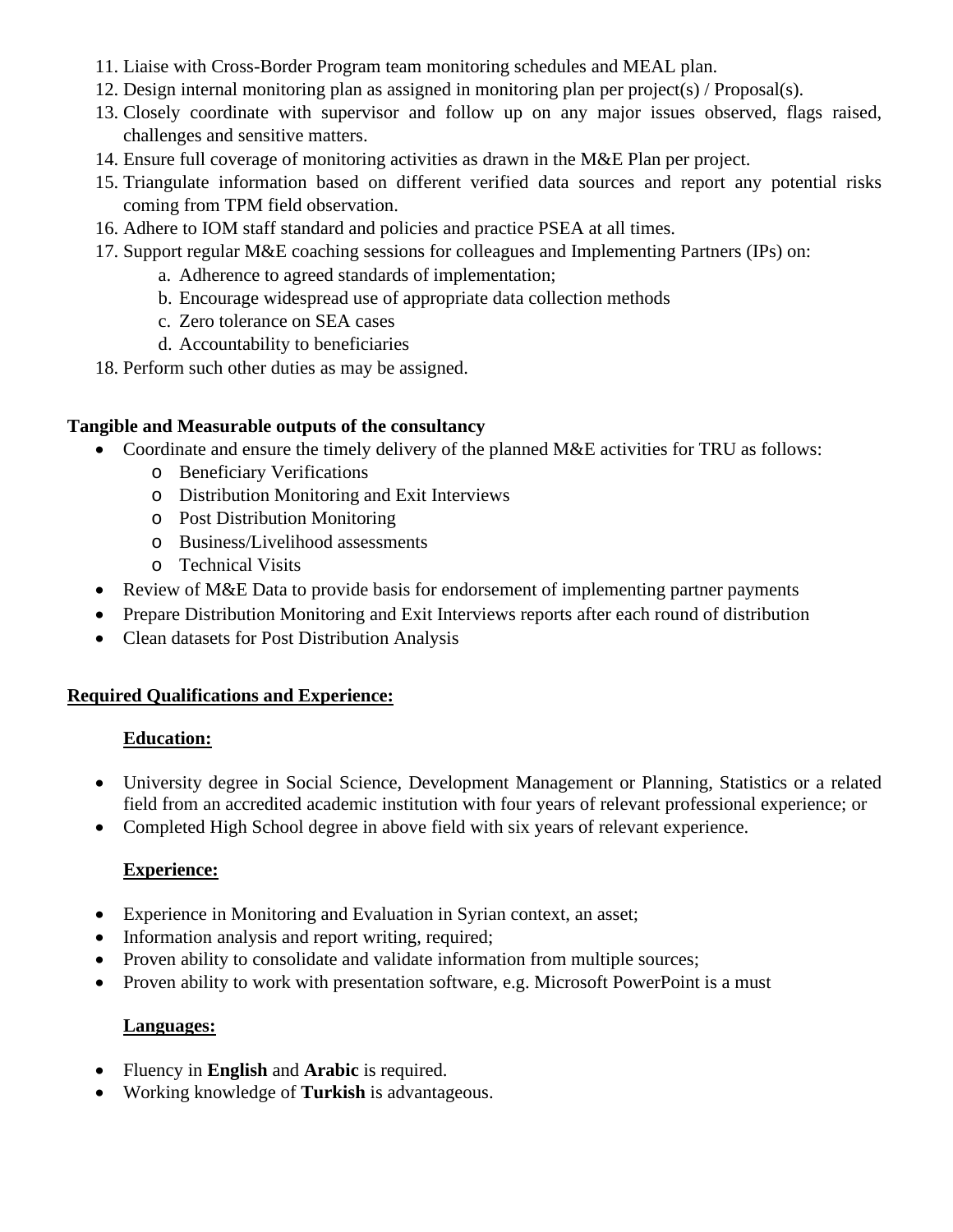# **Required Competencies**

The incumbent is expected to demonstrate the following values and competencies:

### **Values**

• Inclusion and respect for diversity:

Shows respect and sensitivity towards gender, culture, ethnicity, religion, sexual orientation, political conviction, and other differences.

• Encourages the inclusion of all team members and stakeholders while demonstrating the ability to work constructively with people with different backgrounds and orientations.

• Promotes the benefits of diversity; values diverse points of view and demonstrate this in daily work and decision making.

- Challenges prejudice, biases and intolerance in the workplace.
- Integrity and transparency:

Upholds and promotes the Standards of Conduct and Unified Staff Regulations and Rules.

• Delivers on commitments; manages the organization's resources reliably and sustainably.

• Embraces and encourages transparency, balancing this with the need for discretion and confidentiality as appropriate.

• Maintains impartiality and takes prompt action in cases of unprofessional or unethical behaviour.

• Does not abuse one's position and acts without consideration of personal gain. Is motivated by professional rather than personal concerns.

• Professionalism:

Demonstrates professional competence and mastery of subject matter and willingness to improve knowledge and skills.

- Seeks to raise professional standards in self and others through daily work and activities.
- Adapts quickly to change and is decisive and versatile in face of uncertainty.
- Shows self-control and persistence when faced with difficult problems and remains calm in stressful situations.

• Is conscientious and efficient in meeting commitments, observing deadlines and achieving results.

# **Core Competencies** – behavioural indicators *level 1*

• Teamwork: Establishes strong relationships with colleagues and partners; relates well to people at all levels.

• Is fully aware of the team purpose, respects and understands individual and collective responsibilities.

• Willingly puts in extra effort without being asked and adopts a "hands-on" approach whenever necessary to achieve team objectives.

• Coordinates own work with that of the team to meet agreed priorities and deadlines.

# • Delivering Results:

•Produces quality results and provides quality services to clients.

- Meets goals and timelines for delivery of products or services.
- Manages time and resources efficiently, monitoring progress and making adjustments as necessary.
- Shows understanding of own role and responsibilities in relation to expected results.